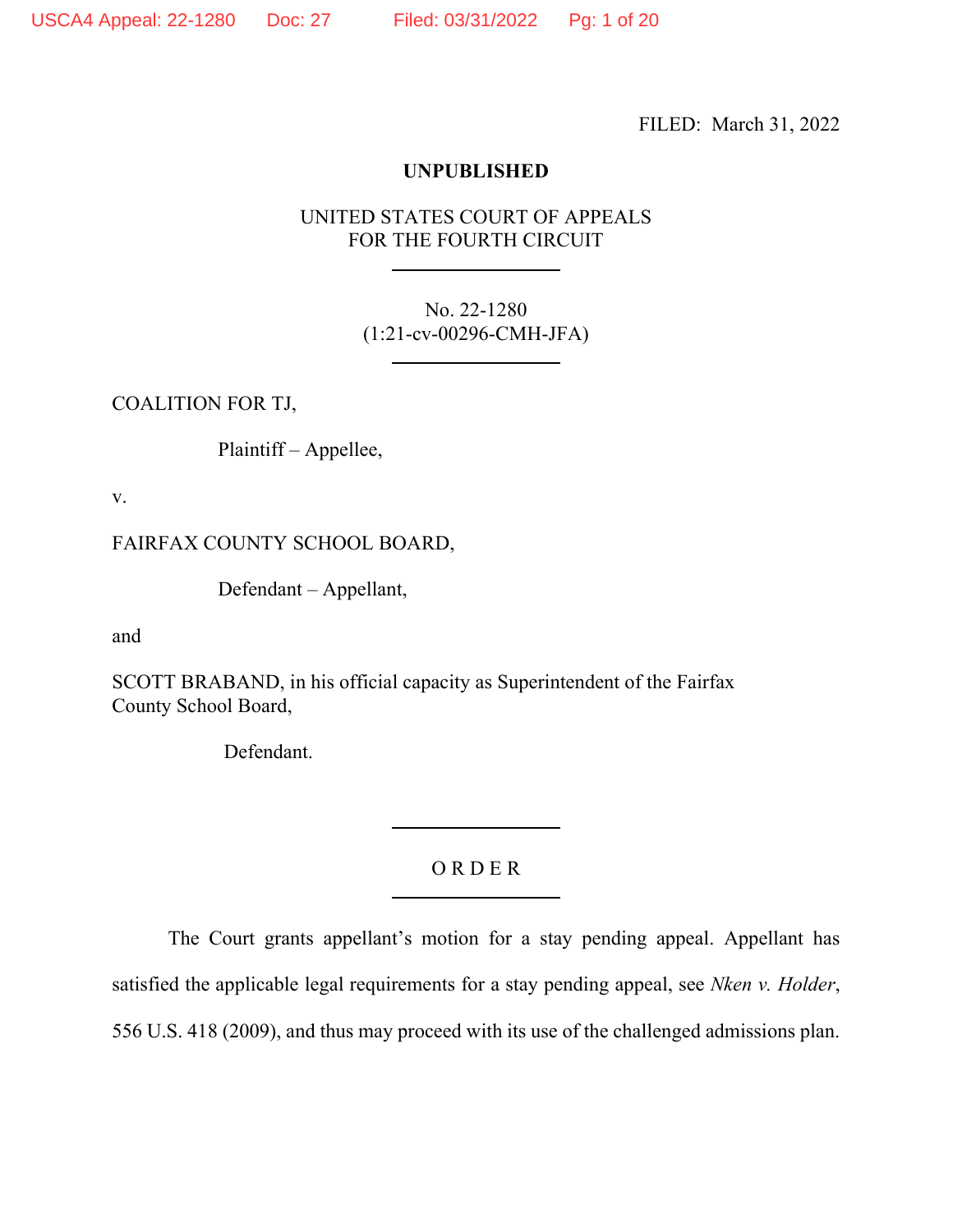Entered at the direction of Judge Heytens with the concurrence of Judge King. Judge Rushing voted to deny the motion.

Judge Heytens filed a concurring opinion. Judge Rushing filed a dissenting opinion.

For the Court

/s/ Patricia S. Connor, Clerk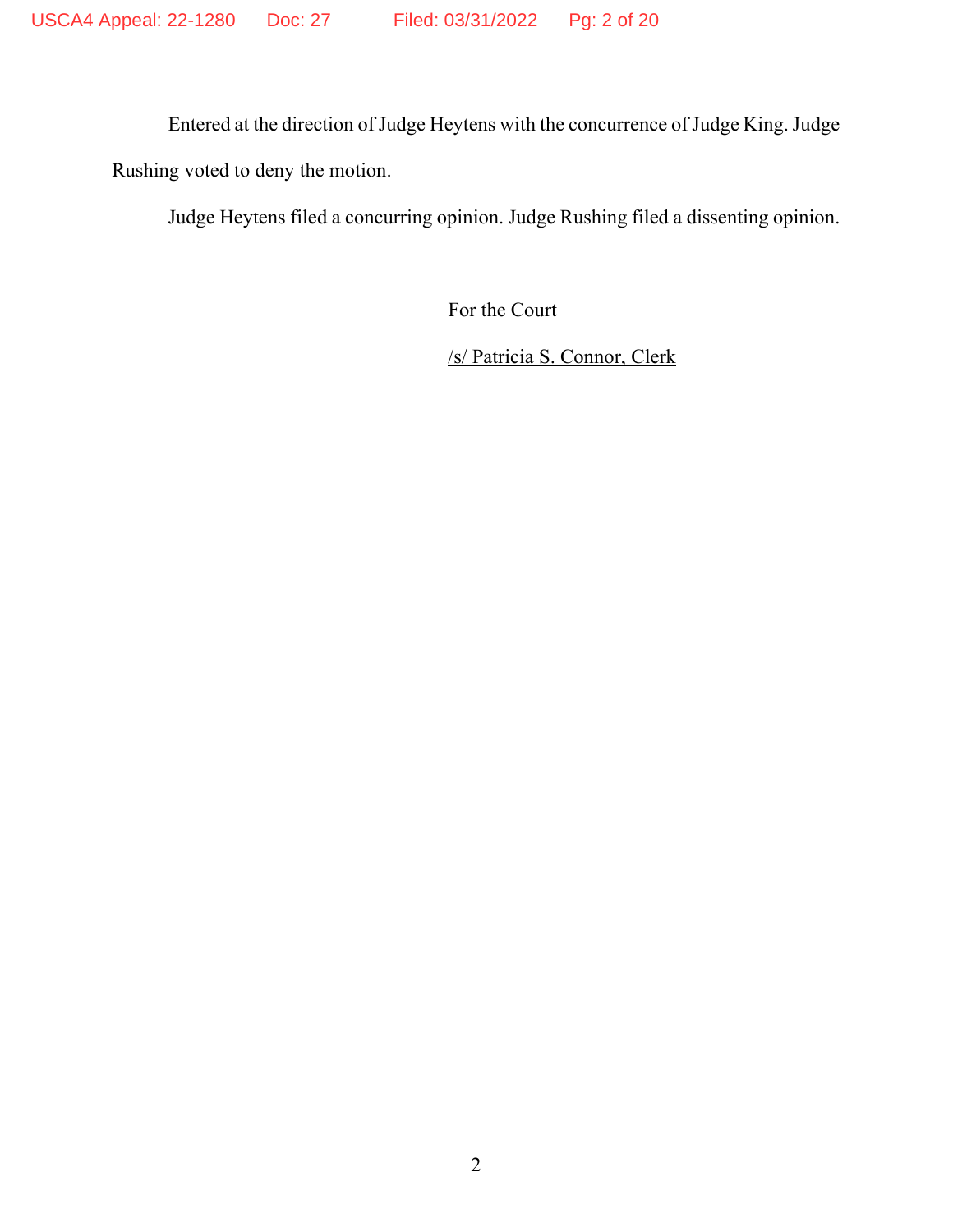TOBY HEYTENS, Circuit Judge, concurring:

I agree with the decision to grant a stay pending appeal. The issues in this case are materially different from those currently before the Supreme Court in *Students for Fair Admissions, Inc. v. President & Fellows of Harvard College* (No. 20-1199), and *Students for Fair Admissions, Inc. v. University of North Carolina* (No. 21-707). There, the question is whether—and if so when—universities may use *race conscious* policies in admissions. Here, in contrast, it is undisputed that the challenged admissions policy is *race neutral* indeed, evaluators are not told the race or even the name of any given applicant. And, under existing precedent, such policies are not constitutionally suspect unless a plaintiff can demonstrate (in addition to "actual discriminatory impact") that the challenged policy was adopted "with discriminatory intent." *North Carolina State Conf. of the NAACP v. Raymond*, 981 F.3d 295, 302 (4th Cir. 2020); see *Washington v. Davis*, 426 U.S. 229, 241 (1976); *Village of Arlington Heights v. Metropolitan Housing Dev. Corp.*, 429 U.S. 252, 265 (1977).

In my view, appellant Fairfax County School Board is likely to succeed in its appeal. I have grave doubts about the district court's conclusions regarding both disparate impact and discriminatory purpose, as well as its decision to grant summary judgment in favor of a plaintiff that would bear the burden of proof on those issues at trial. See *Celotex Corp. v. Catrett*, 477 U.S. 317, 322–24 (1986) (discussing how the burden of proof impacts summary judgment analysis). The other stay factors also weigh in the Board's favor, in no small part because of the significant logistical difficulties and time constraints associated with creating a new admissions policy and making thousands of admissions decisions for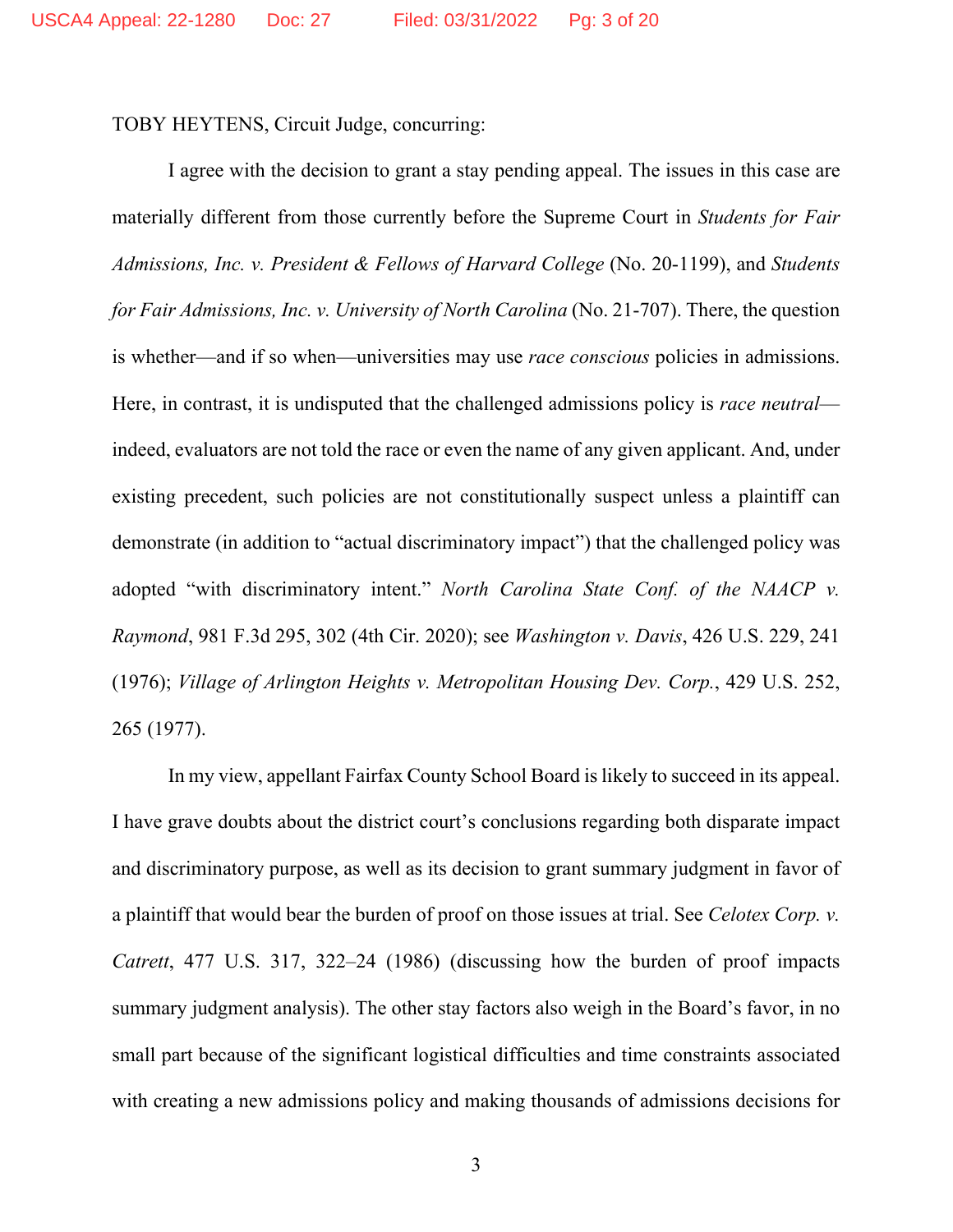the class of 2026 under that new policy after the application process was complete and just as decisions were about to go out under the current one.

#### **I. Background**

This case involves an Equal Protection Clause challenge to a high school admissions policy. Located in Fairfax County, Virginia, Thomas Jefferson High School for Science & Technology (TJ) offers advanced academic opportunities for students in the surrounding area. Plaintiff Coalition for TJ is an organization of parents and community members.

Because the district court's analysis depends heavily on the change from TJ's former admissions policy to its current one, I begin by describing the former policy. Before December 2020, applicants were required to reside in one of five participating school divisions, be enrolled in 8th grade, have a minimum 3.0 GPA, be enrolled in or have completed Algebra I, and pay a \$100 application fee. A-99. [1](#page-3-0) Students meeting those criteria were administered three standardized tests. *Id.* Students who achieved a certain minimum percentile ranking on the standardized tests and maintained a 3.0 GPA were then administered another exam that included three writing prompts and a problem-solving essay and asked to submit two teacher recommendations. *Id.* Students who made it through all the required steps were selected for admission based on a holistic review of their application materials. A-99–100.

During the summer of 2020, statistics revealed that the number of Black students admitted to TJ's incoming class was too small to be reported. A-213. A state level task

<span id="page-3-0"></span><sup>&</sup>lt;sup>1</sup> This refers to the appendix filed with the Board's stay motion, CA4 ECF 8-2.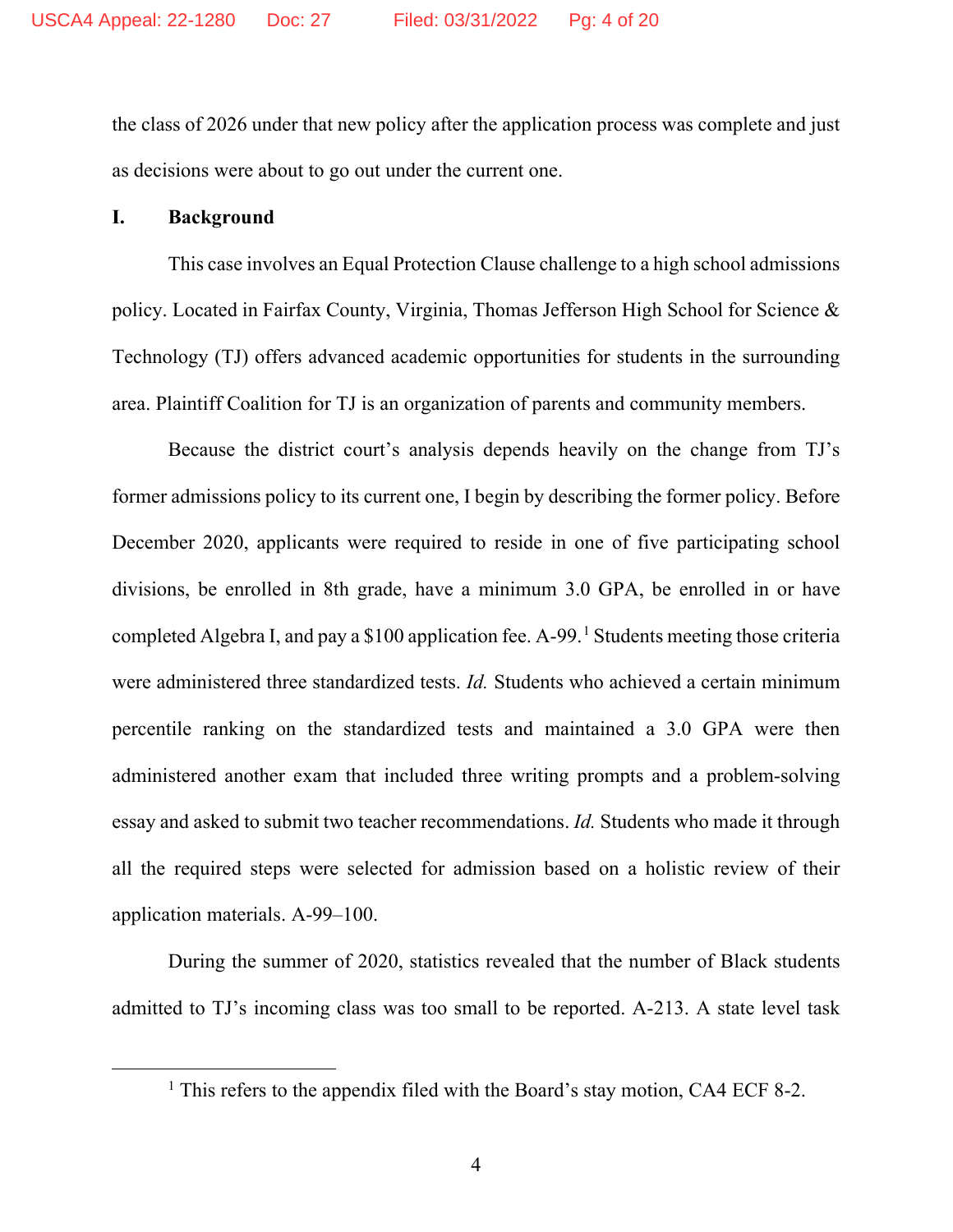force on diversity, equity, and inclusion was convened to examine barriers to access at Virginia's Governor's Schools, including TJ. A-118, 214. Throughout the fall, the Board considered various changes to TJ's admissions policy.

In December 2020, the Board adopted the admissions policy challenged here by a vote of 10-1-1. A-217. Under that policy, prospective students must still reside in one of five participating school divisions, be enrolled in 8th grade, and be enrolled in or have completed Algebra I. A-100. Unlike the former policy, the minimum GPA has been raised (from 3.0 to 3.5) and students are required to have taken certain specified honors courses. *Id.* Eligible students are then evaluated holistically on their GPA, answers to essay questions, and experience factors: whether the applicant qualifies for free or reduced-price meals, is an English language learner, has an Individualized Education Plan, or attends a historically underrepresented middle school. A-212. Evaluators are not told the race, ethnicity, gender, or even names of applicants. A-100–01.

The current policy guarantees each participating public middle school a number of seats equivalent to 1.5% of that school's 8th grade class. A-212. Those slots are offered to the highest evaluated applicants from each middle school, with the remaining applicants competing for about 100 unallocated seats. *Id.*

The class of 2025 (who started at TJ this past fall) is the first cohort admitted under the new admissions process. A-101. In the policy's first year, 3,470 students applied and 550 received offers. *Id.* Just under half of applicants (48.59%) self-identified as Asian American and well over half of offers (54.36%) went to such students. A-102. Over the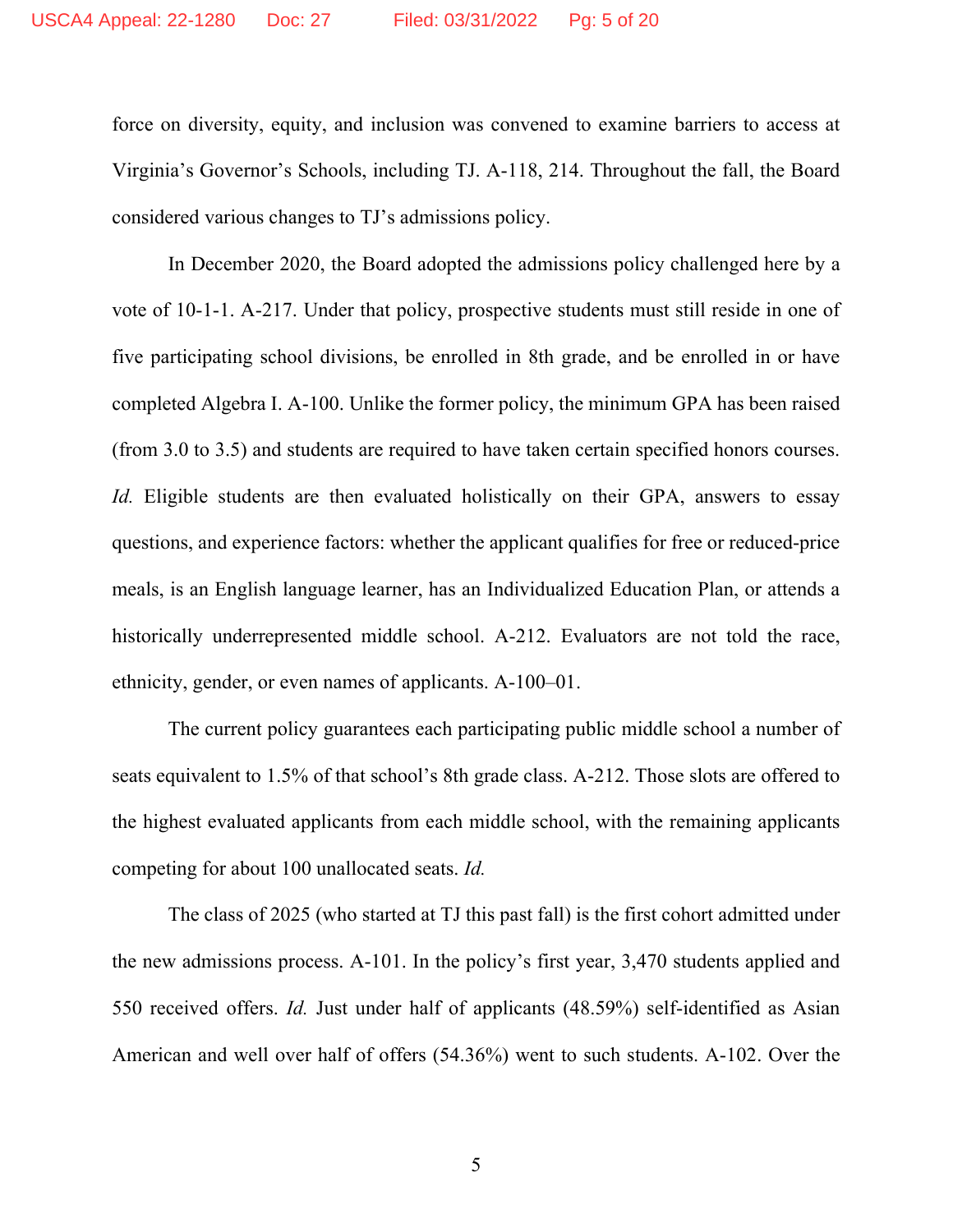previous five years, Asian American students had accounted for at least 65% of offers made. A-212, 222.

The Coalition sued the Board in March 2021. The Coalition twice moved for a preliminary injunction, but the district court denied both motions. D. Ct. ECF 50, 73. On February 25, 2022, the district court granted summary judgment to the Coalition, concluding the current policy triggered and failed strict scrutiny because it has a disparate impact on Asian American applicants and the Board acted with the purpose of disadvantaging such applicants. A-209–39. The same day, the district court enjoined use of the challenged admissions policy—including for the class of 2026, for whom the admissions cycle is currently ongoing. D. Ct. ECF 144. On March 11, the district court denied a stay pending appeal. D. Ct. ECF 150; see Fed. R. App. P. 8(a)(1)(a).

# **II. Stay factors**

I agree the Board is entitled to a stay pending appeal under the traditional *Nken*  standard. See *Nken v. Holder*, 556 U.S. 418, 434 (2009). That is, the Board "has made a strong showing that [it] is likely to succeed on the merits," that it "will be irreparably injured absent a stay," that "issuance of the stay will [not] substantially injure the other parties interested in the proceeding," and that a stay is in "the public interest." *Id.* (quotation marks omitted).

#### **A. Likelihood of success on the merits**

In my view, the district court's reasoning on the merits of the Coalition's Equal Protection Clause claim is questionable in multiple respects.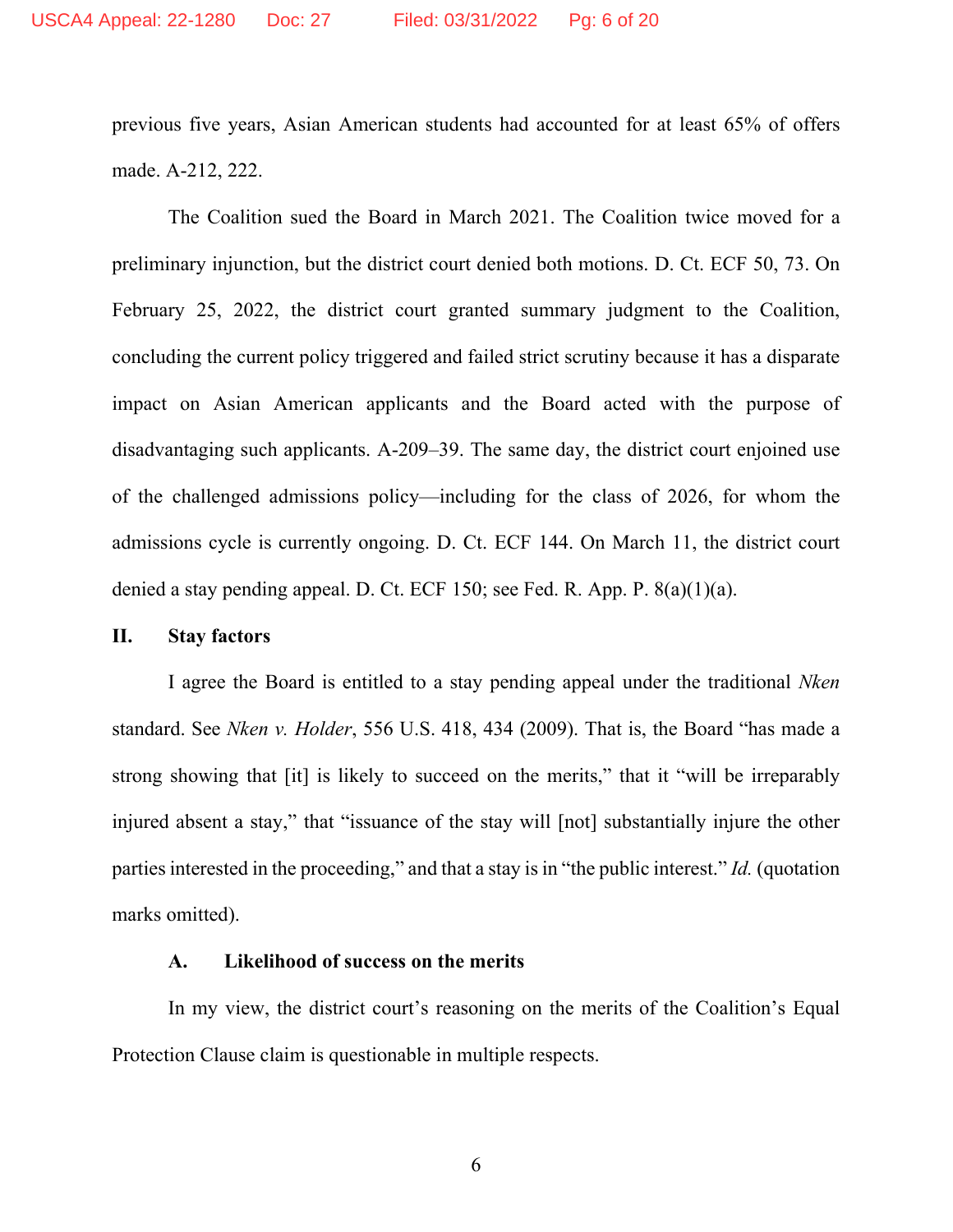1. I think the district court's disparate impact analysis is likely flawed because it relies on the wrong comparator. The court's conclusion that the new admissions policy has a disparate impact on Asian American applicants appears to have rested almost exclusively on a comparison between the percentage of Asian American applicants offered admission under the current policy and the percentage of such applicants offered admission under the former one, *i.e.*, that "the number and proportion of Asian American students offered admission to TJ fell following the challenged changes." A-222.

The district court never explained, however, why the percentage of Asian American applicants offered enrollment under the prior policy is the proper baseline for comparison. The only case the district court cited in support of its statement that a "simple before-andafter comparison" is the proper method for assessing disparate impact, A-223—*North Carolina State Conference of NAACP v. McCrory*, 831 F.3d 204, 231 (4th Cir. 2016) simply does not say that. To the contrary, in addressing whether certain voting procedures disproportionately burdened African Americans, *McCrory* specifically *rejected* an election-to-election comparison of voter turnout to assess disparate impact. *Id.* at 232–33. Nor am I aware of any other authority for the proposition that current government policy creates a floor against which all future policies will be judged, a principle that would, if adopted, make it exceedingly difficult for government actors to change existing policies that have a real (albeit unintentional) racially disparate impact.

To me, the more obviously relevant comparator for determining whether this race neutral admissions policy has an outsized impact on a particular racial group is the percentage of applicants versus the percentage of offers. Such a metric targets more directly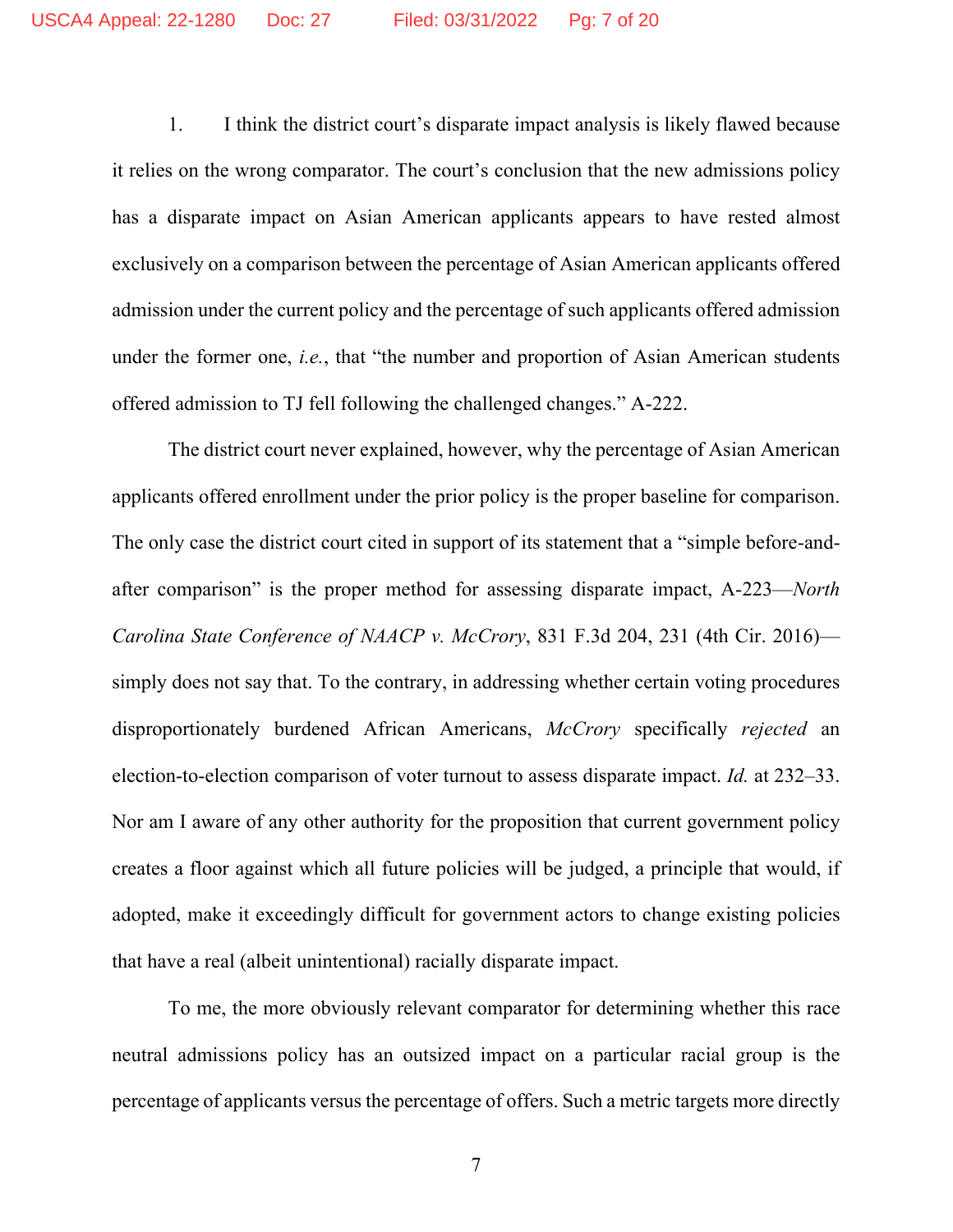the core question for assessing disparate impact: whether members of one group have, proportionally, more difficulty securing admission than others. And, by that metric, there does not seem to be any disparate impact whatsoever. Indeed, during the one previous year under the challenged policy, Asian American applicants made up a *higher* percentage of students offered a spot at TJ (54.36%) than of total applicants (48.69%). A-102.

The district court also suggested that the policy's allocation of 1.5% of seats for the highest evaluated applicants from each public middle school and the preference for students from underrepresented middle schools disparately impacts Asian American applicants. A-223–24. The problem is that conclusion is barely reasoned and is not supported by a single citation to the record. To be sure, the Coalition's brief opposing a stay includes its own citations in support of the district court's conclusions. CA4 ECF 17 at 15. But the Board's stay motion argues that the record shows just the opposite—that Asian American students are not differently situated from any other students when it comes to the 1.5% allocation or the preference for underrepresented middle schools, so those parts of the admissions policy do not disparately impact Asian American applicants at all. CA4 ECF 8-1 at 12–13. At the very least, the record reveals a likely dispute of fact on this question that would preclude summary judgment in favor of the Coalition.

2. I also am skeptical of the district court's conclusion that there is no genuine issue of material fact implicated by its conclusion that the Board adopted the current admissions policy for a constitutionally impermissible purpose. A-235–36. The centerpiece of the district court's analysis on this point is its statement that "the Board's policy was

8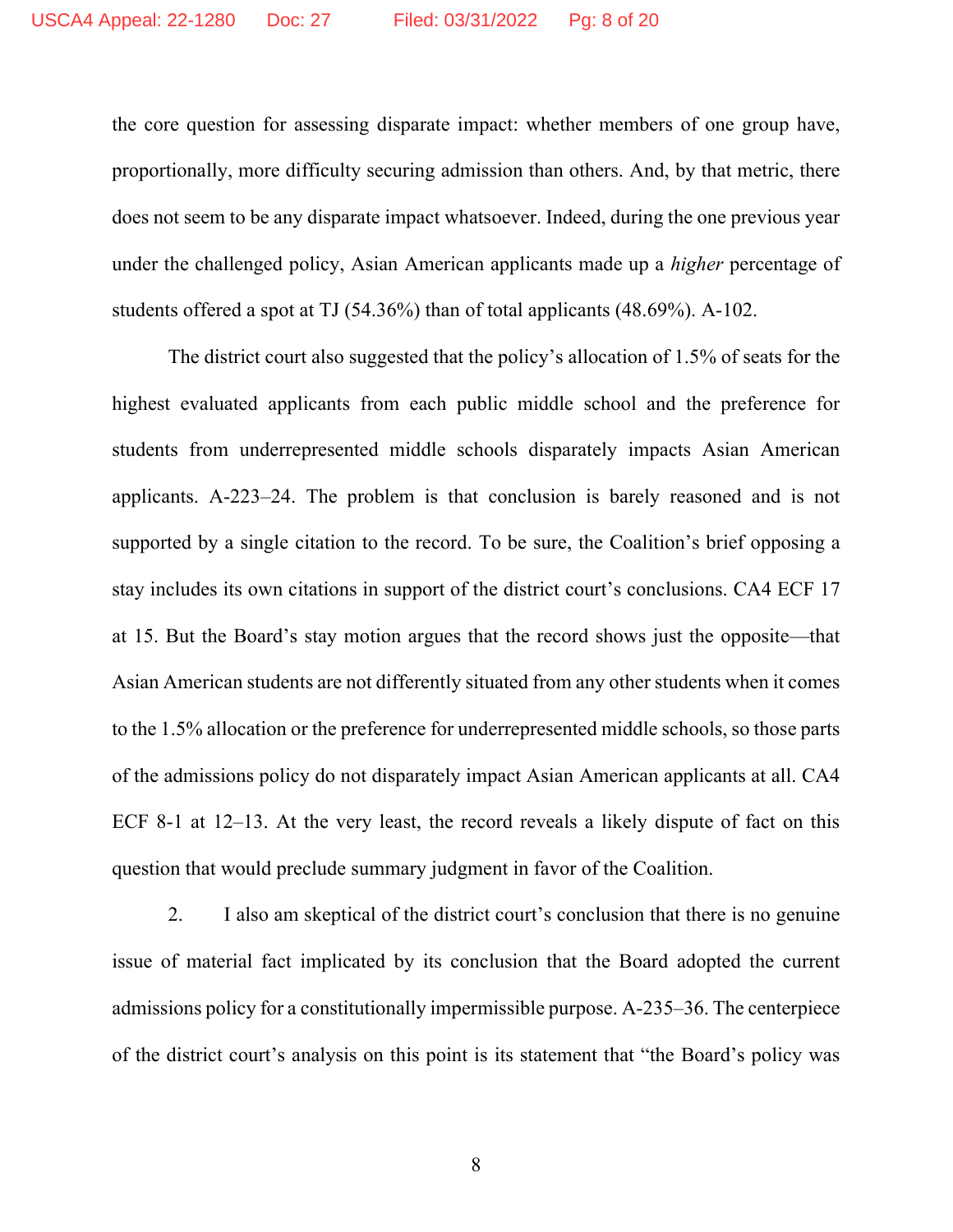designed to increase Black and Hispanic enrollment, which would, *by necessity*, decrease the representation of Asian-Americans at TJ." *Id.* (emphasis added).

That approach seems flatly inconsistent with the Supreme Court's decision in *Personnel Administrator of Massachusetts v. Feeney*, 442 U.S. 256, 279 (1979). *Feeney* involved a constitutional challenge to a Massachusetts statute mandating a categorical employment preference for qualified veterans over qualified non-veterans. 442 U.S. at 259. Even though "over 98% of the veterans in Massachusetts were male," *id.* at 270—and even though no one claimed that those who crafted and decided to maintain the law were unaware of that fact—the Supreme Court declined to apply heightened scrutiny. In language directly relevant to this case, the Court specifically held that "awareness of consequences" is not enough to show discriminatory intent and that a plaintiff challenging a facially neutral policy must show that a decisionmaker acted "at least in part '*because of,' not merely 'in spite of,'* its adverse effects upon an identifiable group." 442 U.S. at 279 (emphasis added).

Nor does the fact that the current policy may have been adopted, at least in part, with the expectation that it would "increase Black and Hispanic enrollment" change this analysis. A-235–36. Under *Feeney*, the question is whether the decisionmaker acted "at least in part because of [a race neutral policy's] *adverse* effects upon an identifiable group," 442 U.S. at 279 (quotation marks and emphasis added), and the Coalition has never claimed that the challenged policy was motivated by or has any sort of adverse effect on Black or Hispanic applicants. This aspect of *Feeney*'s holding operates as a critical limitation on the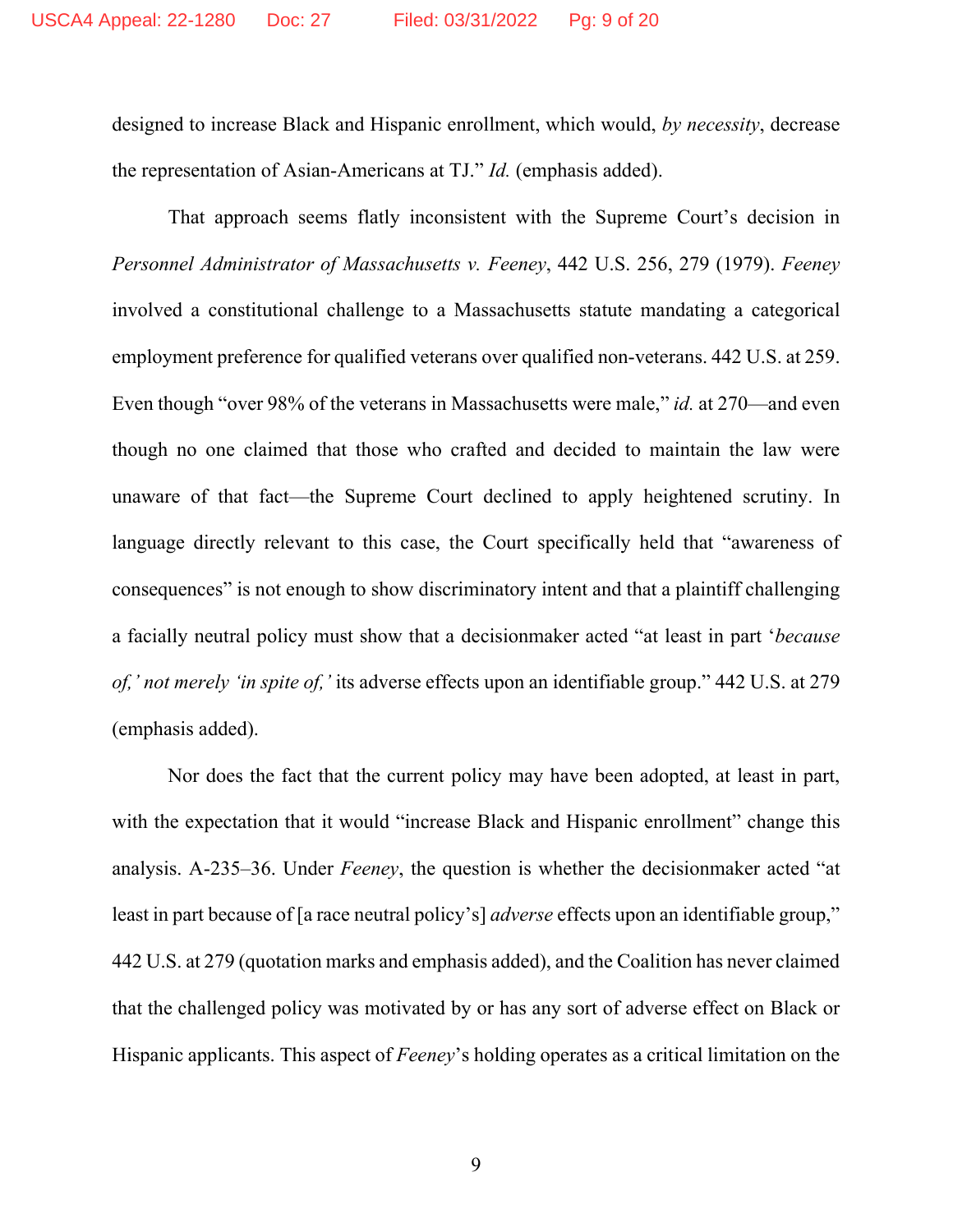potential to lodge constitutional challenges to facially neutral laws of all stripes, which often are passed with the aim of winning favor with a particular constituency.

The Supreme Court has repeatedly stated that it is constitutionally permissible to seek to increase racial (and other) diversity through race neutral means. Indeed, it has *required* public officials to consider such measures before turning to race conscious alternatives. See *Fisher v. University of Texas at Austin*, 570 U.S. 297, 312, 315 (2013) (stating that universities must consider whether "workable race-neutral alternatives would produce the educational benefits of diversity" before considering race and remanding for further consideration of whether the university had done so); see also *Texas Dep't of Hous. and Community Affs. v. Inclusive Communities Project, Inc.*, 576 U.S. 519, 545 (2015) (local housing authorities may "choose to foster diversity" with race neutral tools); *City of Richmond v. J.A. Croson Co.*, 488 U.S. 469, 509–10 (1989) (governments may "increase the opportunities available to minority business" through measures such as altered "bidding procedures" that do not "classify[] individuals on the basis of race"). Under the district court's analysis, it is difficult to see why policies such as Texas's famous Top Ten Percent Law—which "grants automatic admission to any public state college . . . to all students in the top 10% of their class at high schools in Texas," *Fisher*, 570 U.S. at 305, and was plainly intended at least in part to ensure that Texas's public universities retained some measure of racial diversity after the Fifth Circuit's decision in *Hopwood v. Texas*, 78 F.3d 932 (5th Cir. 1996)—would not have triggered strict scrutiny. Given these decades of guidance, it would be quite the judicial bait-and-switch to hold that such race neutral efforts*—*much less, the *race blind* policy at issue here*—*are also subject to strict scrutiny.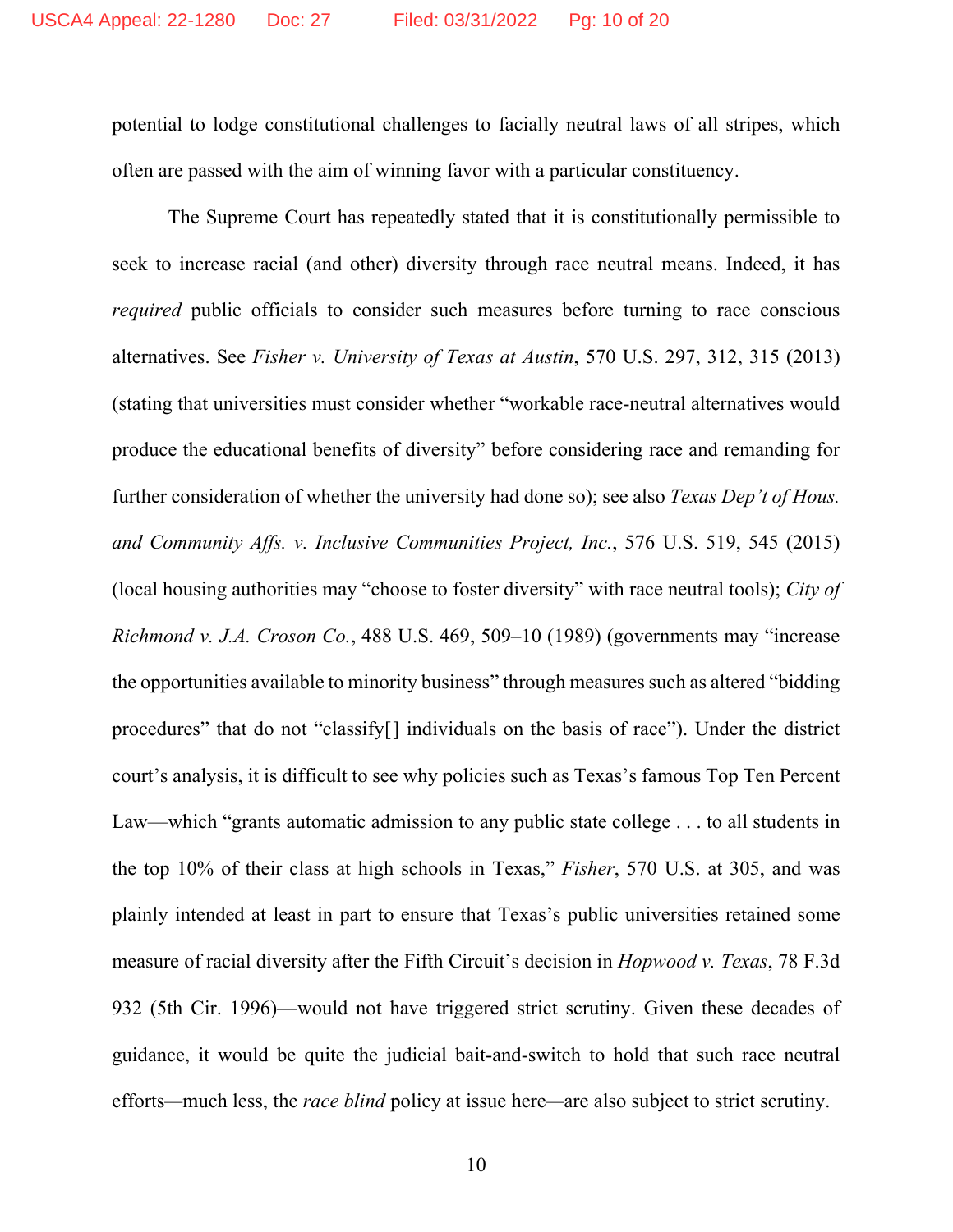I am no more persuaded by the Coalition's argument that the challenged policy was motivated by impermissible "racial balancing," CA4 ECF 17 at 13, a term the Supreme Court has defined as striving for "some specified percentage of a particular group merely because of its race or ethnic origin." *Fisher*, 570 U.S. at 311 (quotation marks omitted). The race neutral policy challenged here includes no racial quotas or targets. And the Coalition appears to have identified no evidence that TJ's current race neutral policy is intended to achieve a certain percentage of Black, Hispanic, or Asian American students much less such overwhelming evidence as to warrant summary judgment in favor of the party that would bear the burden of proof at trial.<sup>[2](#page-10-0)</sup>

The district court's extensive reliance on alleged procedural irregularities in the Board's adoption of the challenged admissions policy also strikes me as unpersuasive, especially for purposes of granting summary judgment to the Coalition. The district court acknowledged that the Board's actions did not violate any state law or procedural rules, A-227, and, under *Arlington Heights*, procedural irregularities are not themselves proof of discriminatory intent, 429 U.S. at 267. Instead, "[d]epartures from the normal procedural sequence" are relevant to the extent they "afford evidence that improper purposes are playing a role." *Id*. Here, the evidence the district court identified and certain statements highlighted by the Coalition, see CA4 ECF 17 at 17, tend to show what is not only obvious

<span id="page-10-0"></span><sup>&</sup>lt;sup>2</sup> The Coalition points to a presentation and various text messages between Board members discussing how certain proposed policies might reduce Asian American representation at TJ. CA4 ECF 17 at 6–8. As the Board explains, however, both the presentation and the messages were about *different* potential policies that the Board *rejected*. CA4 ECF 19 at 6–7 & n.4.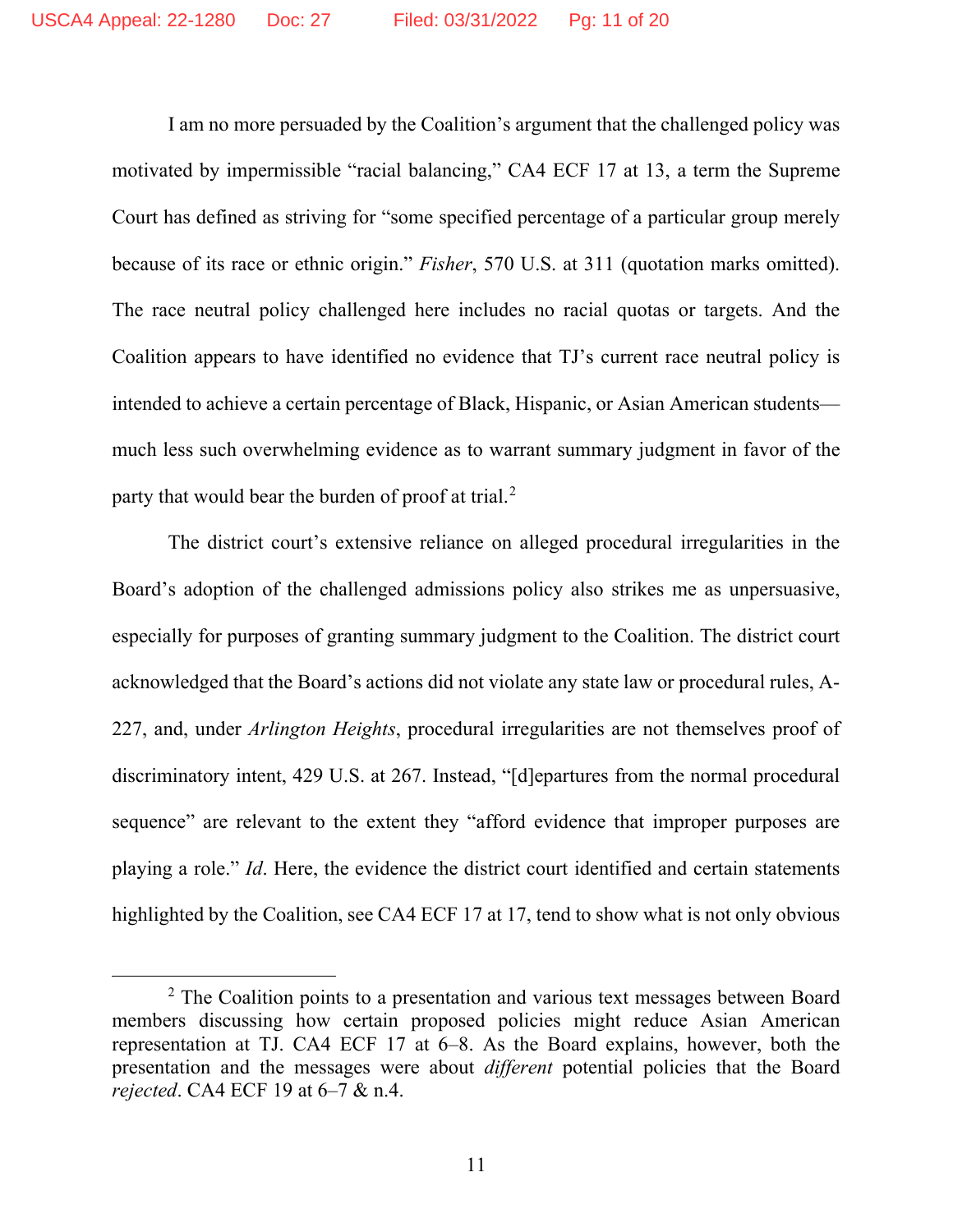but, as discussed above, perfectly permissible under existing law—that the Board felt compelled to address TJ's longstanding lack of diversity. Such evidence is hardly an appropriate basis for concluding—much less as a matter of law—that a race neutral policy was enacted with a constitutionally impermissible intent.

#### **B. Irreparable harm absent a stay**

The Board has also shown that it will suffer irreparable harm without a stay. Preventing elected representatives from carrying out "a duly enacted" policy always "constitutes irreparable harm." *Maryland v. King*, 567 U.S. 1301, 1303 (2012) (Roberts, C.J., in chambers). Moreover, there are currently 2,540 students awaiting their TJ admissions decisions, which are supposed to be released "no later than April" 2022. A-246; A-283. The Board persuasively argues that there is no way for it simply to revert to the previous admissions policy. None of the current applicants was required to take the formerly mandated standardized tests, two-thirds of which are no longer commercially available. CA4 ECF 8-1 at 18; A-246. The Coalition insists that the Board should have approached competing vendors in anticipation of identifying replacement tests at some point last year or whipped up a fully formed backup plan even as it was defending its chosen policy in litigation, see CA4 ECF 17 at 20, 23, but that strikes me as completely unrealistic: It took the Board three months to adopt the challenged policy in the first place, A228-[3](#page-11-0)2, and the district court thought even that was "rushed," A-232.<sup>3</sup>

<span id="page-11-0"></span> $3$  The Coalition also argues the Board should have been on notice of the need for a backup policy because the district court suggested in September 2021 that it could "try this case in January and get a decision," which would be "plenty of time to get corrected (Continued)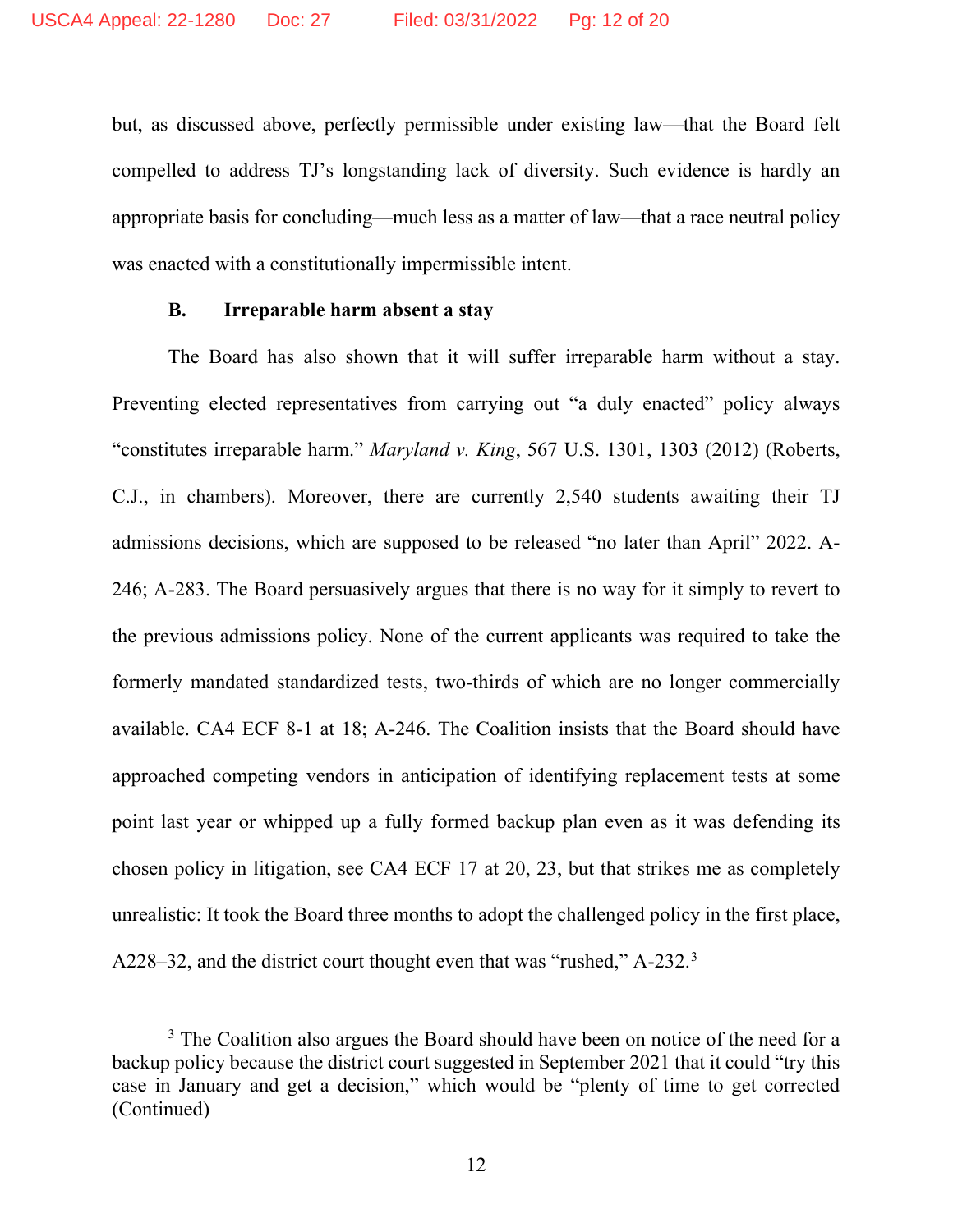I also am persuaded that requiring the Board to design a new admissions policy and then solicit and review applications under a new process, all on a highly compressed timetable and with little opportunity for community input or outreach, would irreparably damage its credibility and reputation in the community and irreparably harm TJ's ability to compete for students, many of whom apply to other selective schools with late spring enrollment deadlines. See CA4 ECF 8-1 at 20. It is no mere "administrative inconvenience" the district court's order mandates, CA4 ECF 17 at 23, but a gigantic undertaking. Such a significant outlay of public resources goes far beyond requiring private citizens to initiate routine administrative processes, see, *e.g.*, *Di Biase v. SPX Corp.*, 872 F.3d 224, 235 (4th Cir. 2017), and constitutes a "genuinely extraordinary situation" justifying interim equitable relief, *Sampson v. Murray*, 415 U.S. 61, 92 n.68 (1974).[4](#page-12-0)

### **C. Effect on the Coalition and the public interest**

The Coalition does not represent a class or putative class of applicants; rather, it is a group of interested parents and community members. Based on the record, it appears the Coalition has identified only two children of its members who are even eligible for

whatever needs to be corrected." CA4 ECF 17 at 9. But the district court did not reach a decision in January—instead, it granted summary judgment during the last week of February and did not deny the Board's motion to stay until mid-March.

<span id="page-12-0"></span><sup>&</sup>lt;sup>4</sup> The Coalition suggests the Board could simply excise the two aspects of the current plan that the Coalition finds most objectionable. CA4 ECF 17 at 22. But if the Coalition is right that the current plan was adopted with discriminatory *intent*, it is not clear how these surgical alterations would remedy the constitutional problem. And, regardless, the Coalition offers zero analysis of how the current plan would function without those components.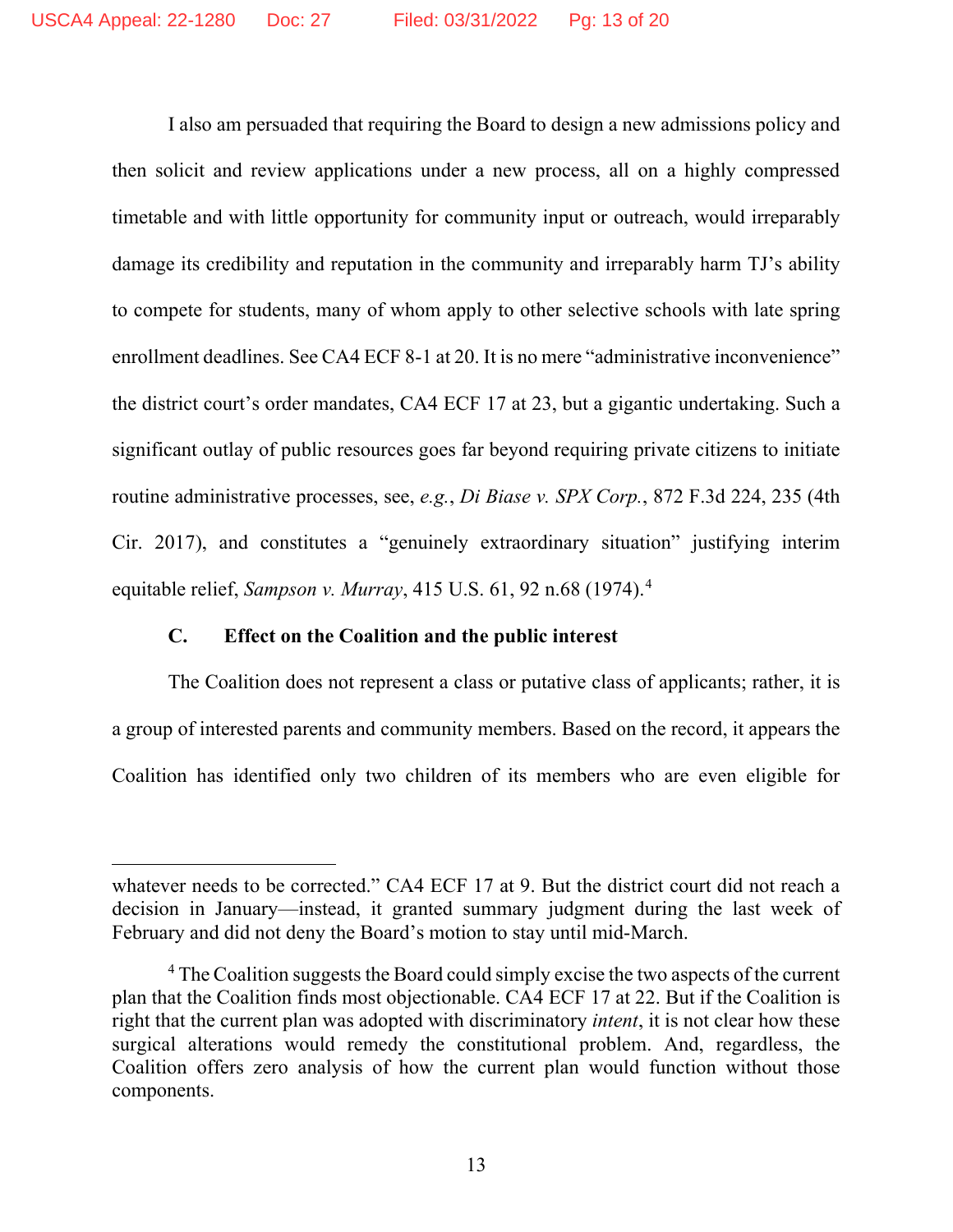admission to TJ this year, and those children may yet be admitted. See A-106; A-210; CA4 ECF 8-1 at 21. For that reason, it appears that the impact of a stay on the Coalition, if any, would be significantly less severe than the lack of a stay would be on the Board. See *Nken*, 556 U.S. at 435 (balance of the harms "assess[es] the harm to the opposing *party*" (emphasis added)).

Likewise—even factoring in potential harms to similarly situated Asian American students whose parents are neither Coalition members nor otherwise parties—I think the public interest favors a stay given the timing and logistical constraints associated with scrapping the current admissions policy and creating a new one so close to the end of the current admissions cycle. If the district court's order is not stayed, thousands of students and their families will be thrown into disarray for the next several months. By contrast, undisputed data presented to the district court show that a higher percentage of Asian American students were admitted than applied even under the current plan. Taking all this into account, it seems the more prudent course is to allow the current admissions cycle to proceed according to settled expectations and require a change, if any, beginning with the next class.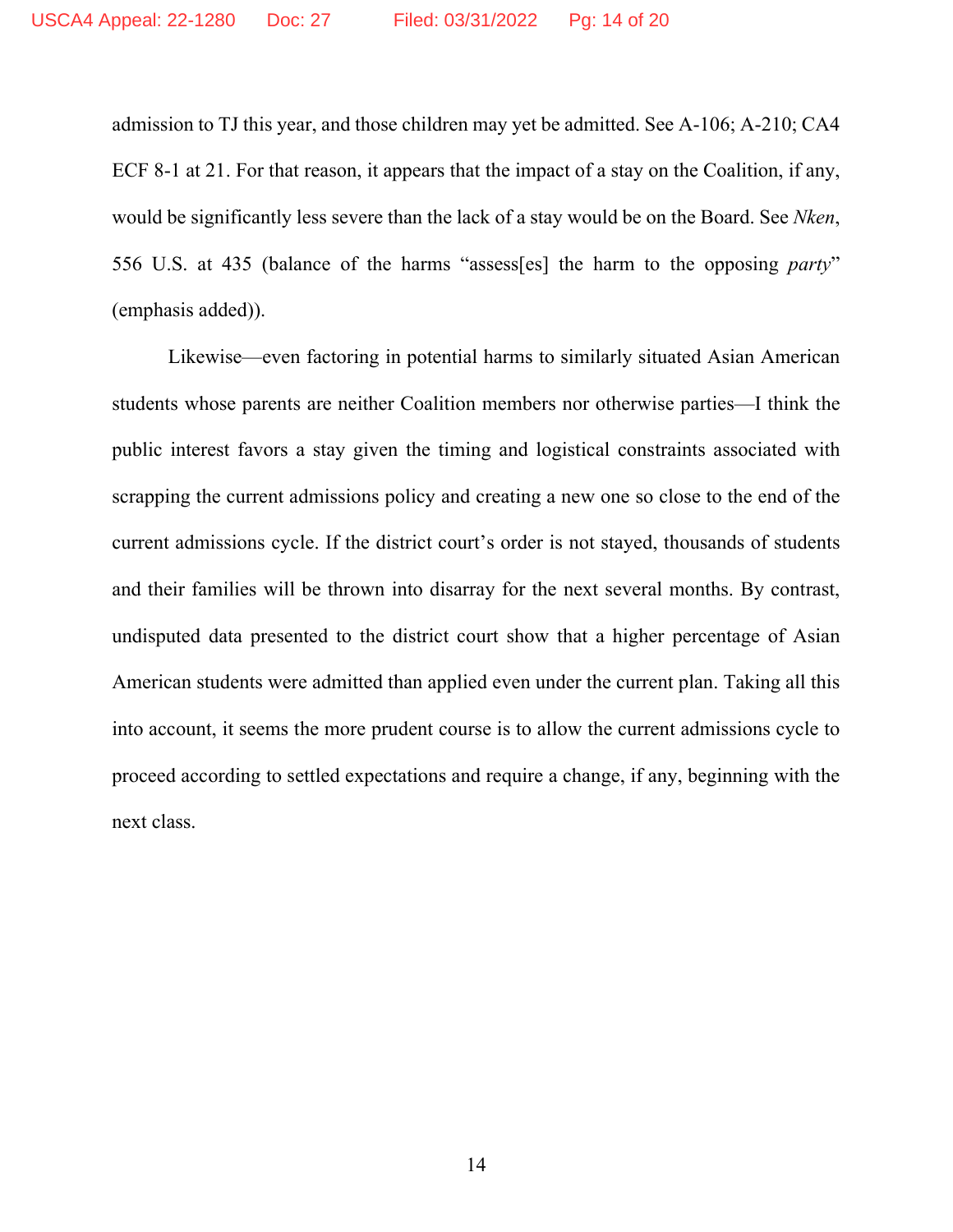RUSHING, Circuit Judge, dissenting:

In the fall of 2020, the Fairfax County School Board changed the admissions policy for Thomas Jefferson High School for Science and Technology (TJ), a magnet school in Alexandria, Virginia. A group of parents and community members, including Asian-American parents with children who have applied to TJ or intend to do so, sued the Board, alleging that the Board acted with discriminatory intent when it changed the admissions policy to disfavor Asian-American students. After discovery, both parties moved for summary judgment on the undisputed factual record. The district court concluded that the Board acted with discriminatory intent and, on February 25, 2022, enjoined the Board from further use of the revised admissions policy.

The Board now seeks a stay of the district court's order pending appeal so that it can use the prohibited policy to make admissions decisions for the incoming class. Because the Board has not made the showing necessary to warrant the "extraordinary relief" of a stay, I would deny the motion. *Williams v. Zbaraz*, 442 U.S. 1309, 1316 (1979) (Stevens, J., in chambers).

One of the "most critical" factors in deciding a stay motion is "whether the applicant will be irreparably injured absent a stay." *Nken v. Holder*, 556 U.S. 418, 434 (2009) (internal quotation marks omitted). The Board claims that the district court's order will require it to expend significant time and energy to design and implement a new policy, that it will have to delay admissions decisions until after the original April deadline, and that hurriedly changing the policy at this stage will injure its reputation and public confidence in the school. But "'[m]ere injuries, however substantial, in terms of money, time and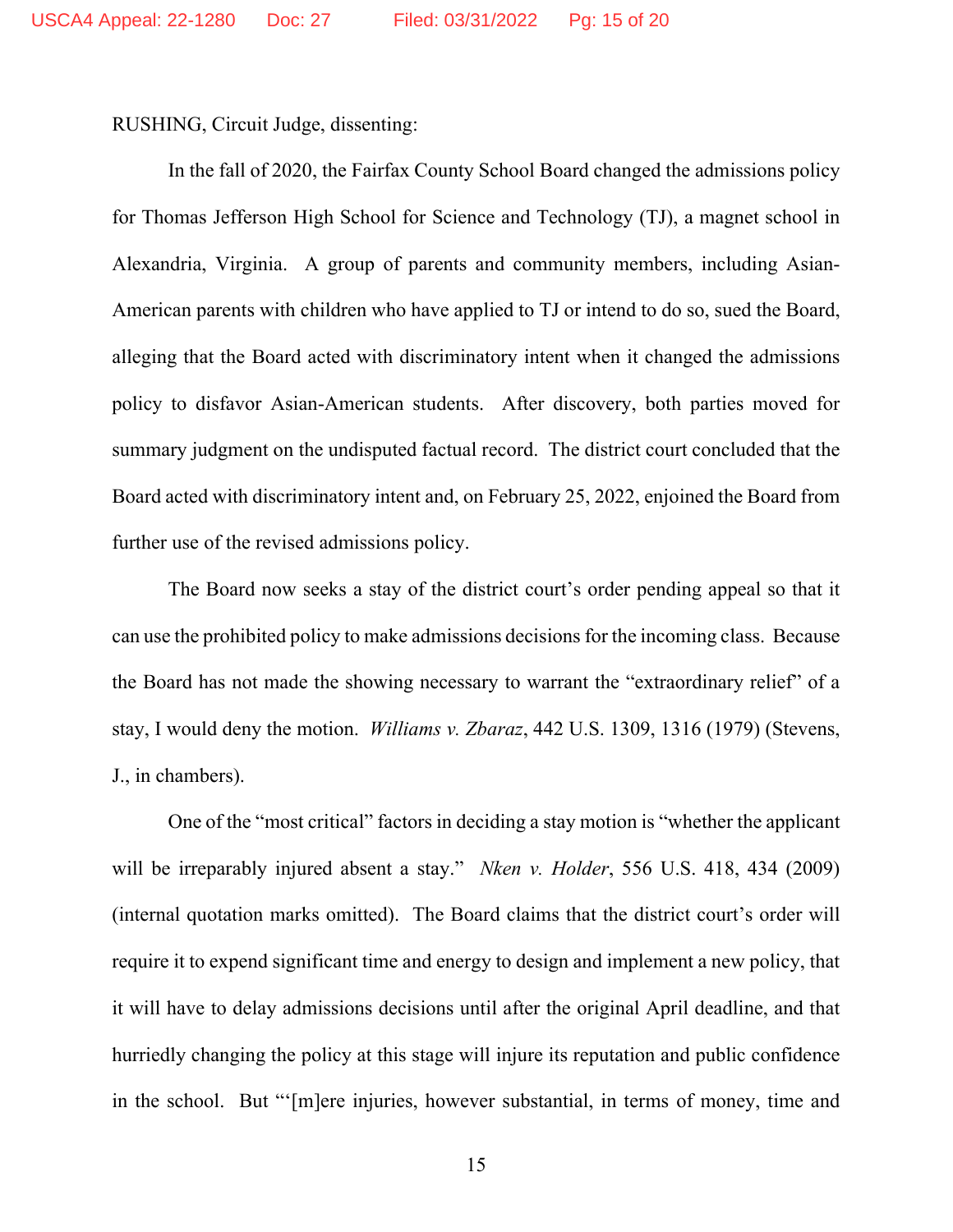energy necessarily expended in the absence of a stay are not enough.'" *Di Biase v. SPX Corp.*, 872 F.3d 224, 230 (4th Cir. 2017) (quoting *Sampson v. Murray*, 415 U.S. 61, 90 (1974)); *see also A Helping Hand, LLC v. Balt. Cnty.*, 355 Fed. App. 773, 776 (4th Cir. 2009) (holding that being forced to relocate business was not irreparable harm because "time and energy expended," "injury to reputation," and "loss of profits" are not irreparable (internal quotation marks omitted)). As the Board acknowledges, it can move the April deadline—as it did last year due to this same litigation—and still field a superlative class of students. While designing and implementing a new admissions policy on a short timeline may be inconvenient, it is not irreparable. Nor is it unforeseen; since at least September of 2021, the Board has been on notice that it should be prepared with a new policy in the event of an adverse decision. And the Board offers no support for its speculation that complying with a court order to modify the admissions policy will irreparably harm its reputation.

Another important factor—"whether issuance of the stay will substantially injure the other parties interested in the proceeding"—counsels against granting a stay here. *Nken*, 556 U.S. 434 (internal quotation marks omitted). The district court found that the current admissions policy violates the Equal Protection rights of Asian-American students. The violation of constitutional rights "'for even minimal periods of time[] unquestionably constitutes irreparable harm.'" *Leaders of a Beautiful Struggle v. Balt. Police Dep't*, 2 F.4th 330, 346 (4th Cir. 2021) (en banc) (quoting *Mills v. District of Columbia*, 571 F.3d 1304, 1312 (D.C. Cir. 2009)); *see Elrod v. Burns*, 427 U.S. 347, 373 (1976) (plurality opinion). The Board disagrees with the district court's ruling, but we need not (and do not)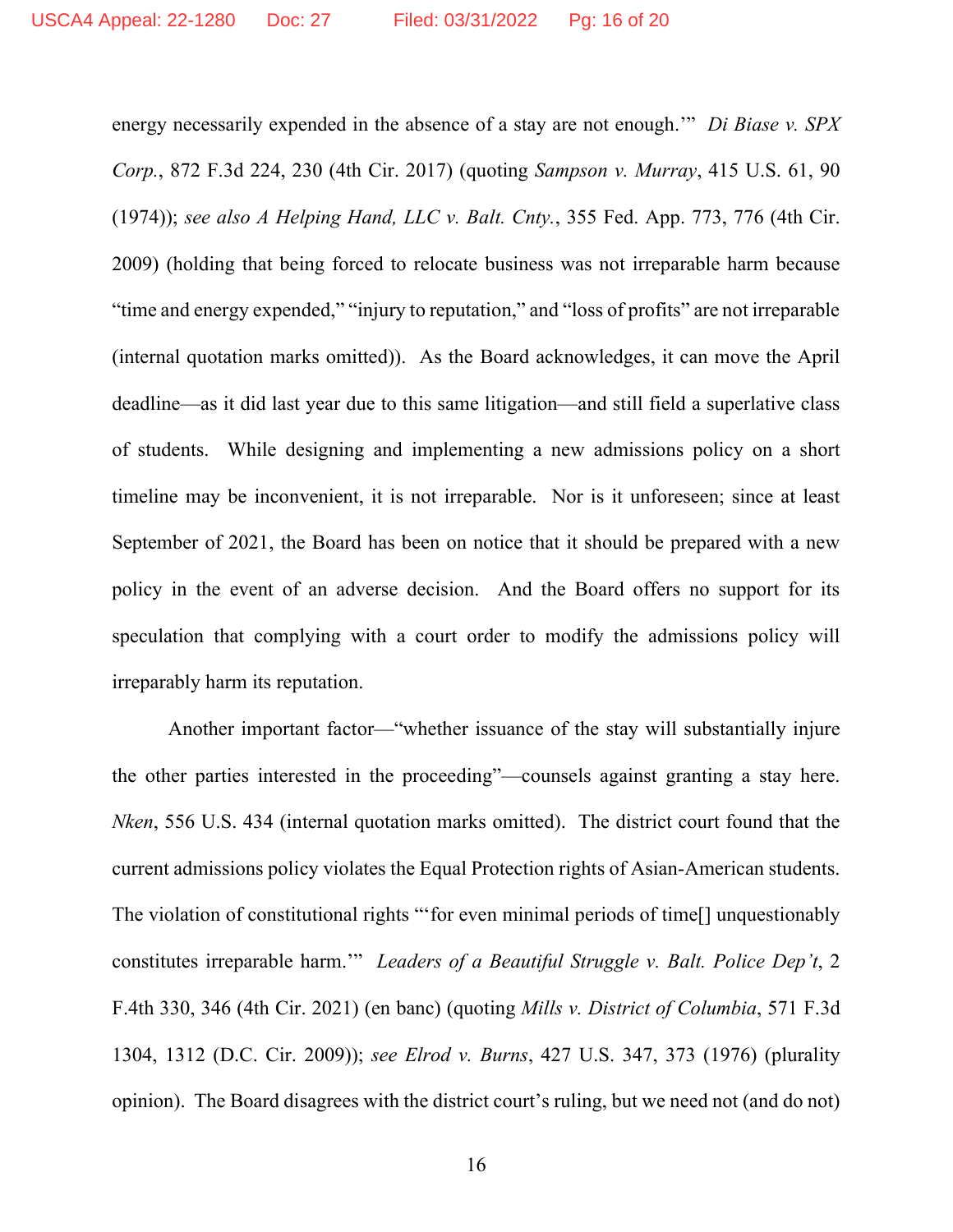yet decide whether the Board will ultimately prevail; that question will be answered later in this appeal, which we have expedited in recognition of the importance of a timely decision to both parties. Rather, the question before us now is whether the Board has made a sufficiently "strong showing" of likely success on the merits in view of the risk that, by granting a stay, we would perpetuate the denial of Asian Americans' constitutional rights. *Nken*, 556 U.S. at 434 (internal quotation marks omitted). In my view, the Board has not yet carried its burden.

When motivated by discrimination, facially neutral policies like TJ's admissions plan "are just as abhorrent, and just as unconstitutional, as [policies] that expressly discriminate on the basis of race." *N.C. State Conf. of NAACP v. McCrory*, 831 F.3d 204, 220 (4th Cir. 2016); *cf. Yick Wo v. Hopkins*, 118 U.S. 356, 373–374 (1886) (prohibiting discriminatory enforcement of facially neutral laws). A "[c]hallenger[] need not show that discriminatory purpose was the sole or even a primary motive" behind the policy, "just that it was a motivating factor." *McCrory*, 831 F.3d at 220 (internal quotation marks and alterations omitted). This means that, under current law, a facially neutral policy may be constitutional in one context but unconstitutional in another, depending on whether it was motivated in part by impermissible racial intent.

Here, following the Supreme Court's directive in *Arlington Heights*, the district court undertook the "sensitive inquiry" into all "circumstantial and direct evidence" of the Board's intent in adopting TJ's current admissions policy. *Vill. of Arlington Heights v. Metro. Hous. Dev. Corp.*, 429 U.S. 252, 266 (1977). The court considered the historical background, the sequence of events leading to the new policy, departures from normal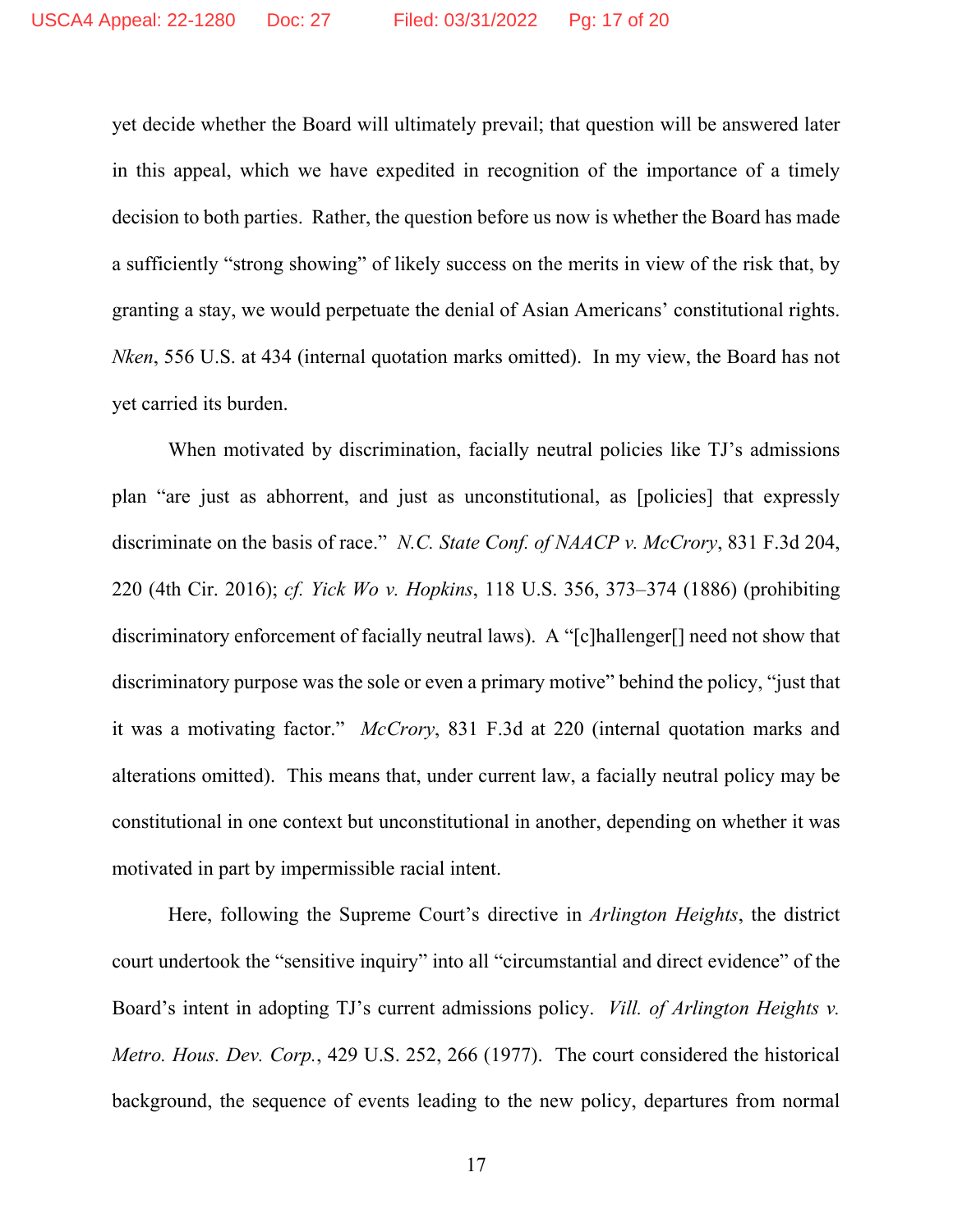procedures in enacting the policy, the disproportionate impact of the policy, and relevant administrative history, including official and private statements by Board members, meeting minutes, and reports. *See McCrory*, 831 F.3d at 220. Based on the undisputed evidence before it, the district court found that the Board pursued the policy change "at least in part 'because of,' and not merely 'in spite of,' its adverse effects' upon Asian Americans. *Pers. Adm'r of Mass. v. Feeney*, 442 U.S. 256, 279 (1979). Specifically, the court determined that the Board acted with an impermissible racial purpose when it sought to decrease enrollment of "overrepresented" Asian-American students at TJ to better "reflect the racial composition" of the surrounding area. As the court explained, Board member discussions were permeated with racial balancing, as were its stated aims and its use of racial data to model proposed outcomes.

The Supreme Court has repeatedly emphasized that racial balancing for its own sake is unconstitutional. *See Fisher v. Univ. of Tex. at Austin*, 570 U.S. 297, 311 (2013); *Parents Involved in Cmty. Schs. v. Seattle Sch. Dist. No. 1*, 551 U.S. 701, 729–730 (2007); *Grutter v. Bollinger*, 539 U.S. 306, 330 (2003). Racial balancing is no less pernicious if, instead of using a facial quota, the government uses a facially neutral proxy motivated by discriminatory intent. And while the Supreme Court has endorsed certain race-based motivations—specifically to remedy past intentional discrimination or, in higher education, to obtain the benefits of diversity—neither motivation is at issue here.

The Board particularly disagrees with the district court's evaluation of the policy's disparate impact on Asian Americans. It suffices at this stage to observe that, under our precedent, when a plaintiff contends a law is motivated by discriminatory intent, proof of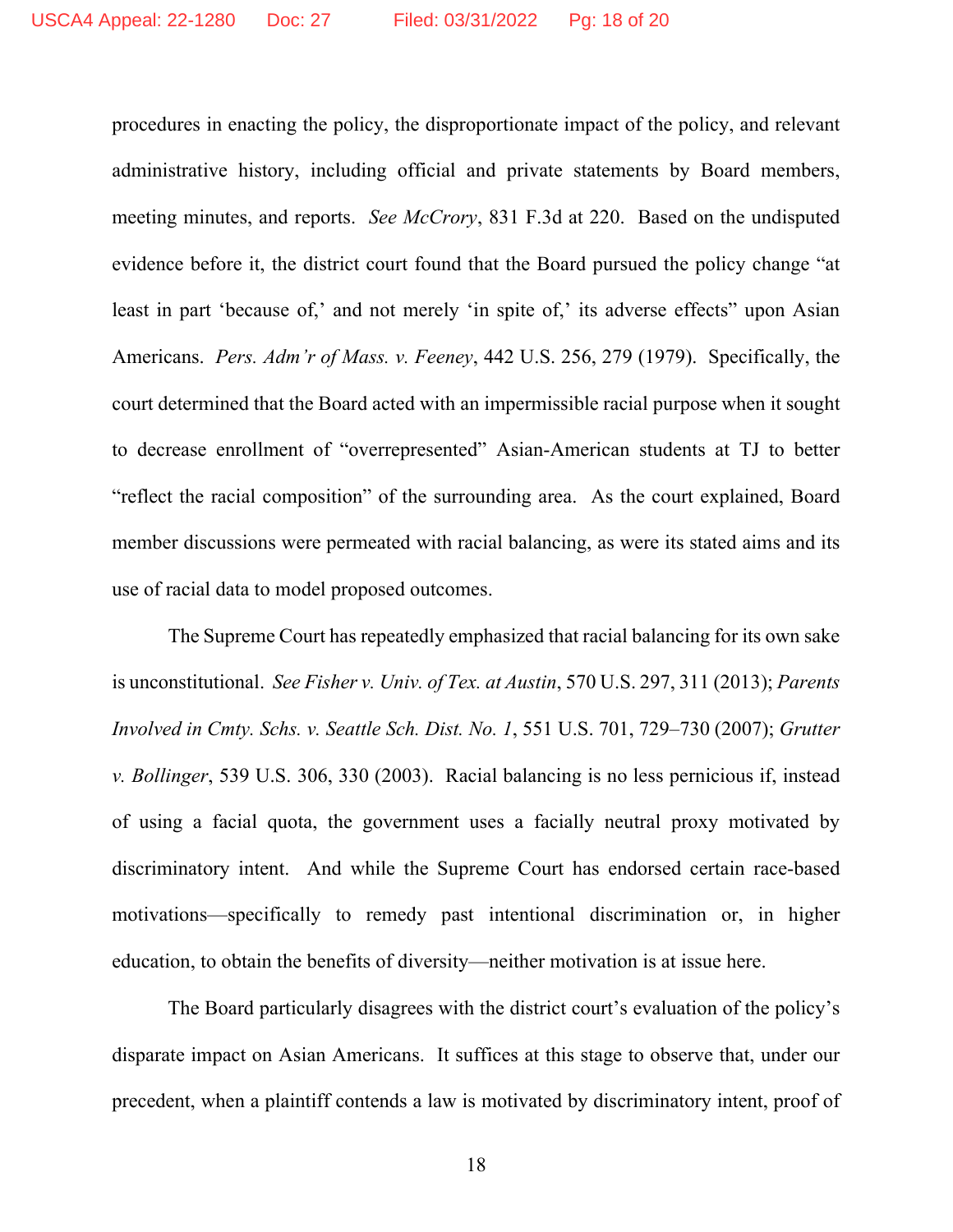disproportionate impact is but one factor to consider "in the totality of the circumstances"; it is not "the sole touchstone" of the claim. *McCrory*, 831 F.3d at 231 (internal quotation marks omitted). The district court found that, under the new policy, Asian-American enrollment dropped 19 percentage points from the previous year and decreased from a historical average of 71% over class years 2020–2024 to 54% in class year 2025. Although "such an onerous showing" is not required in every case, *id.* at 232, and a year-over-year comparison may be influenced by other variables, it is nevertheless probative. The Board has not yet made a "strong showing" of likely success on the merits sufficient to counter the risk that our premature action will, as the district court concluded, violate the constitutional rights of Asian-American students. This is especially true given the absence of irreparable harm to the Board.

Finally, the "public interest" likewise disfavors a stay. *Nken*, 556 U.S. at 434 (internal quotation marks omitted). The Board urges us to consider the current TJ applicants who are awaiting a decision for the upcoming school year. While it would be frustrating to receive an admissions decision later than expected, or to be asked for additional admissions materials at this point in the process, these harms simply do not outweigh the infringement of constitutional rights. And everyone—even temporarily frustrated applicants and their families—ultimately benefits from a public-school admissions process not tainted by unconstitutional discrimination. *See Legend Night Club v. Miller*, 637 F.3d 291, 303 (4th Cir. 2011) ("[U]pholding constitutional rights is in the public interest."); *Newsom ex rel. Newsom v. Albermarle Cnty. Sch. Bd.*, 354 F.3d 249, 261 (4th Cir. 2003) (same).